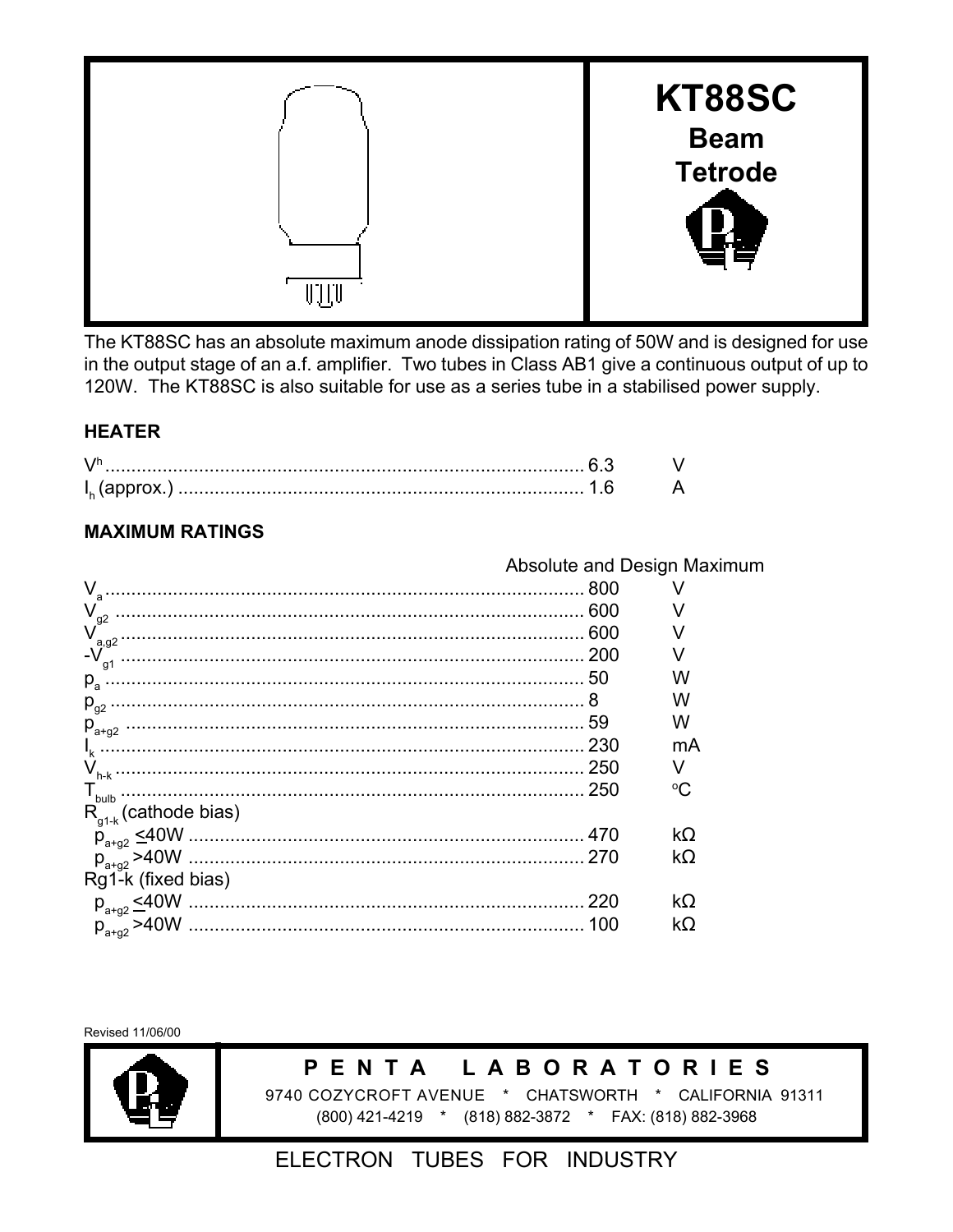

#### **CAPACITANCES** (measured on a cold unscreened tube)

#### **Triode Connection**

| n1-all less a.a2 |  |
|------------------|--|

#### **Tetrode Connection**

| .<br>.            |  |
|-------------------|--|
| $-2$ ii iacc $-2$ |  |
|                   |  |

#### **CHARACTERISTICS**

#### **Triode Connection**

#### **Tetrode Connection**

|  | mA |
|--|----|
|  |    |
|  |    |
|  |    |
|  |    |

### **TYPICAL OPERATION**

#### Push-Pull. Class Ab1, Cathode Bias, Tetrode Connection

| V<br>a(b)      | 560            |      |
|----------------|----------------|------|
| V<br>a(o)      | 552            |      |
| $V_{g2}$       | 300            |      |
| $I_{a(0)}$     | $2 \times 64$  | mA   |
|                | 2 x 73         | mA   |
|                |                | mA   |
|                |                | mA   |
| $L(a-a)$       |                | kΩ   |
| *Ř.            | $2 \times 460$ |      |
| g <sub>1</sub> | 30             |      |
| P<br>out       | 50             |      |
| tot            |                | $\%$ |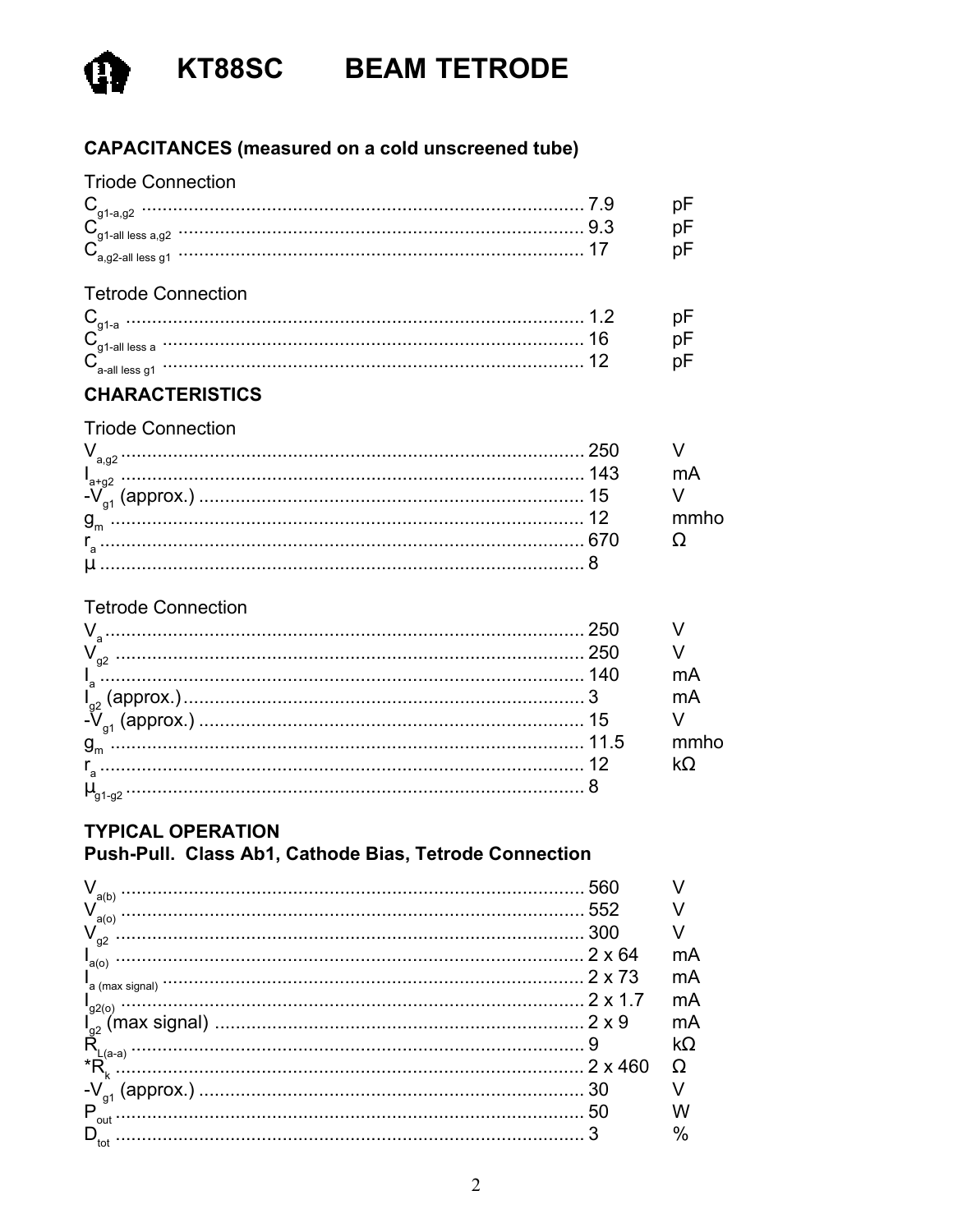- \* It is essential to use two seperate cathode bias resistors.
- \*\* Intermodulation distortion; measured using two input signals at 50 and 6000 Hz (ratio of amplitude 4:1)

#### Push-Pull. Class AB1, Fixed Bias, Tetrode Connection

|                            | 560 | V    |
|----------------------------|-----|------|
|                            |     |      |
| $\mathsf{V}_{\mathsf{g2}}$ |     |      |
| $I_{a(0)}$                 |     | mA   |
|                            |     | mA   |
|                            |     | mA   |
|                            |     | mA   |
|                            |     | kΩ   |
|                            |     | V    |
|                            |     | w    |
|                            |     | %    |
|                            |     | $\%$ |
|                            |     | w    |
|                            |     | w    |
|                            |     | W    |
|                            |     | w    |
|                            |     | V    |
|                            |     |      |

- It is essential to provide two seperately adjustable bias bias voltage sources, having a  $\star$ voltage adjustment range of +/- 25%
- \*\* Intermodulation distortion; measured using two input signals at 50 and 6000 Hz (ratio of amplitude 4:1)

#### Push-Pull. Class AB1, Cathode Bias, Ultra-Linear Connection (40% Tapping Points)

|    | $2 \times 87$  |  |
|----|----------------|--|
|    | $2 \times 96$  |  |
| R  |                |  |
| *R | $2 \times 400$ |  |
|    |                |  |
|    |                |  |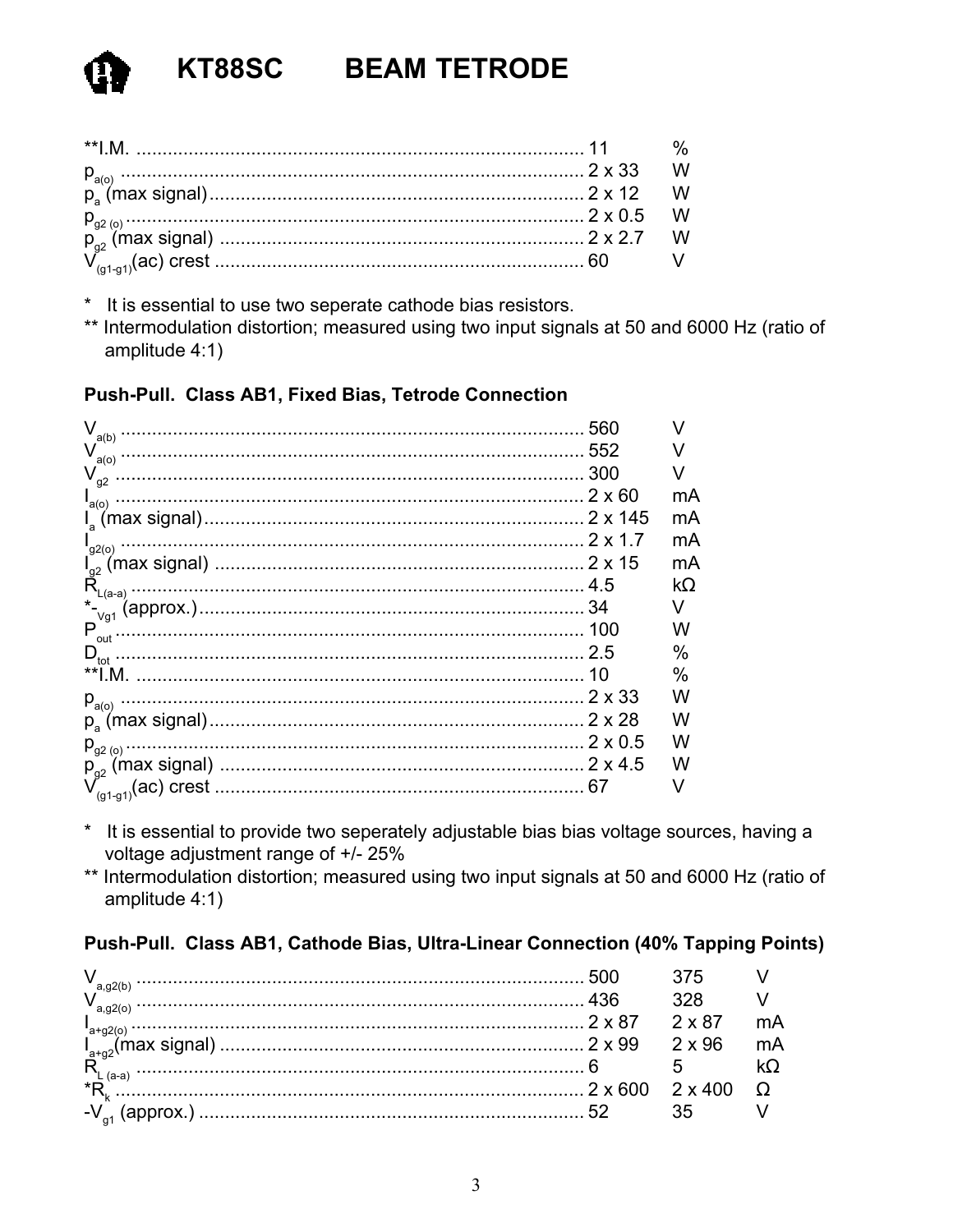| ** |                 |  |
|----|-----------------|--|
|    | $2 \times 28.5$ |  |
|    |                 |  |
|    |                 |  |
|    |                 |  |

\* It is essential to use two seperate cathode bias resistors.

\*\* Intermodulation distortion; measured using two input signals at 50 and 6000 Hz (ratio of amplitudes 4:1)

#### Push-Pull. Class AB1, Fixed Bias, Ultra-Linear Connection (40% Tapping Points)

| v<br>560<br>a, q2(b)      | 460             |           |
|---------------------------|-----------------|-----------|
| 553<br>a, g2(o)           | 453             |           |
| $2 \times 50$<br>$a+g(0)$ | $2 \times 50$   | mA        |
|                           | $2 \times 140$  | mA        |
| R<br>$(a-a)$              | 4               | $k\Omega$ |
|                           | 59              |           |
| P<br>100<br>out           | 70              | W         |
| $D_{\rm tot}$             | 2               | $\%$      |
| $**I.M$                   | 10              | $\%$      |
|                           | $2 \times 22.5$ | w         |
|                           | $2 \times 27$   | w         |
|                           | 114             |           |
| $Z_{\text{out}}^{\sim}$   | 6.5             | kΩ        |

- \* It is essential to provide two seperately adjustable bias bias voltage sources, having a voltage adjustment range of +/- 25%
- \*\* Intermodulation distortion; measured using two input signals at 50 and 6000 Hz (ratio of amplitude 4:1)

#### Push-Pull. Class AB1, Cathode Bias, Triode Connection

| a, g2(b)                |                 | 485            |      |
|-------------------------|-----------------|----------------|------|
| a, g2(o)                | 349             | 422            |      |
|                         | $2 \times 76$   | $2 \times 94$  | mA   |
| $a+g2(0)$               |                 | $2 \times 101$ | mA   |
| $R_i$<br>$(a-a)$        |                 |                | kΩ   |
| (approx.)               |                 | 50             |      |
| g <sup>1</sup><br>P     |                 | 31             |      |
| out<br>$D_{\text{tot}}$ | 1.5             | 15             | $\%$ |
| $*1 M$                  | 56              | 5.6            | $\%$ |
|                         | $2 \times 26.5$ | $2 \times 40$  | W    |
| $p_{a+g2}$ (max signal) |                 | 2 x 27         |      |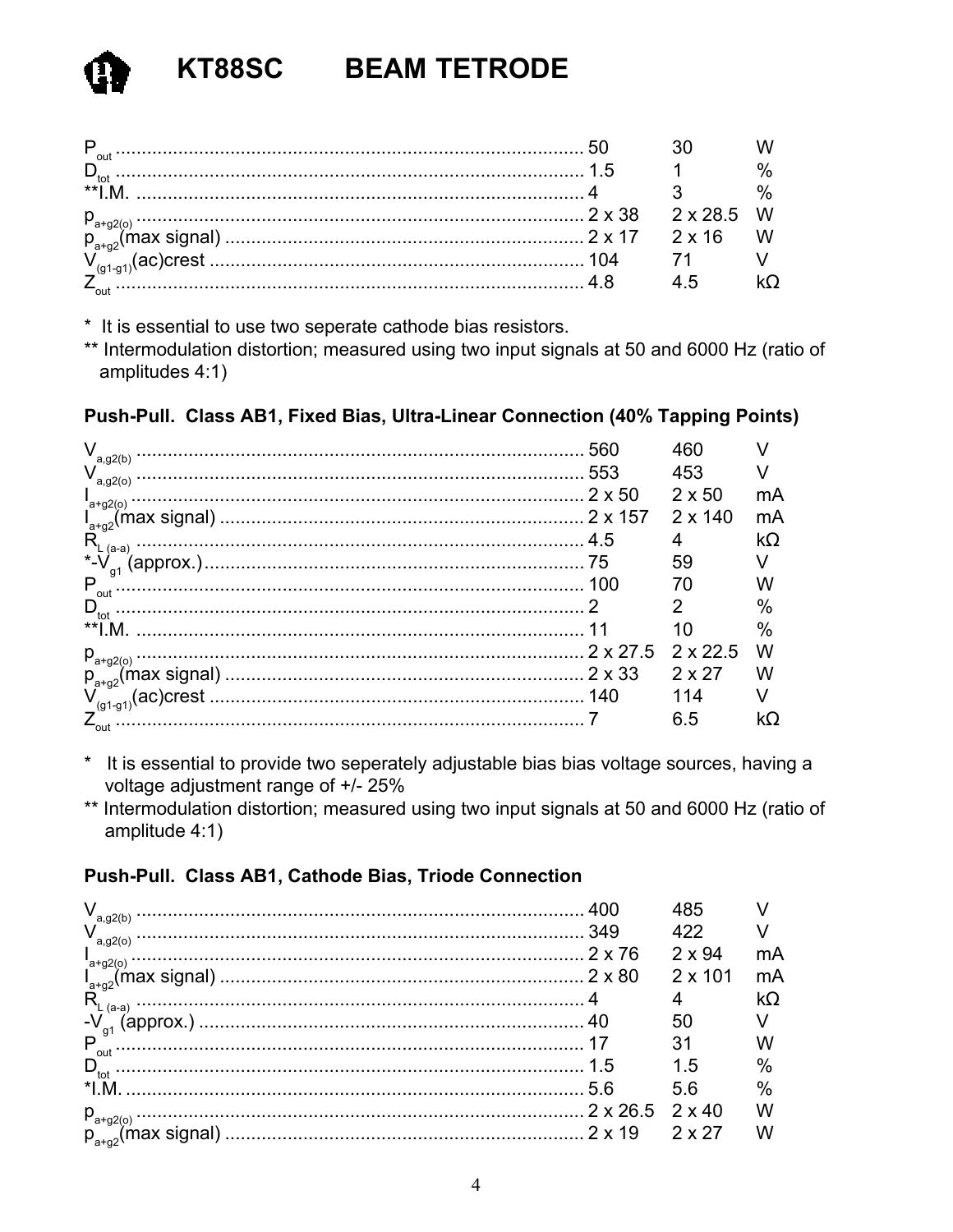\* Intermodulation distortion; measured using two input signals at 50 and 6000 Hz (ratio of amplitude 4:1)

#### **INSTALLATION**

The tube may be mounted either vertically or horizontally.

When the tubes are mounted vertically, it is recommended that the centers of the tube sockets are not less than 4 inches apart and that pins 4 and 8 of each tube are in line.

When the tubes are mounted horizintally, it is recommended that the centers of the tube sockets are not less than 4 inches apart and that pins 4 and 8 of each tube are in the same vertical line. One tube should not be mounted directly above another.

Free air circulation around the tube is desirable.



**Base**: Metal shell, wafer octal

#### **Pin**:

- 1. N.C.
- 2. h
- 3. a
- 4. g2
- 5. g1
- 6. N.C.
- 7. h
- 8. k,bp

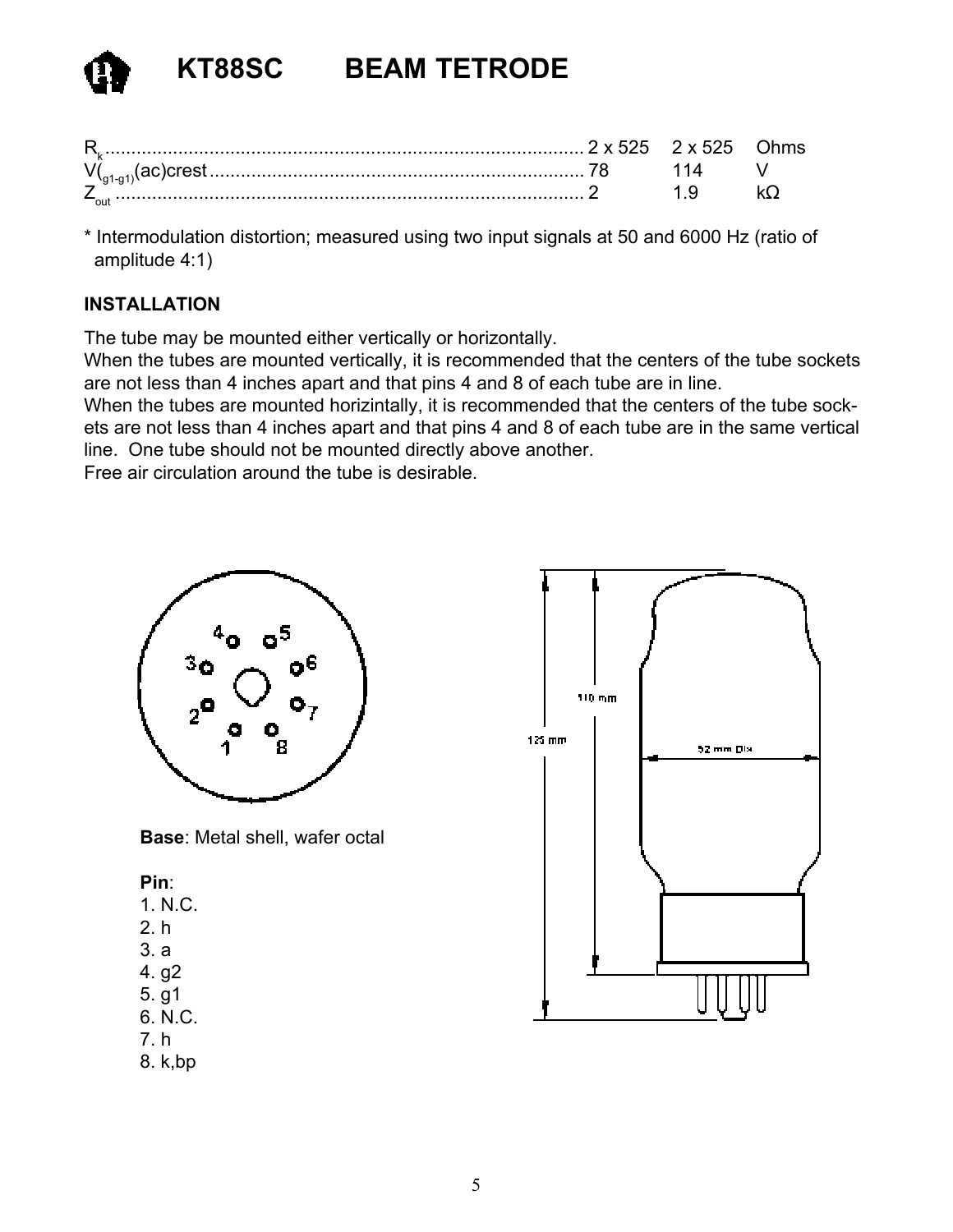



**Triode Configuration**and  $v_{\rm g}$  ,  $-2\%$ ėv. иý, -lev  $22\sigma$  $\mathbf{x}$ .35V  $rac{1}{2}$  $45x$ -379 102  $\bar{1}$ -taty isv<br>.rgv iser) d 4Ñ  $\frac{1}{2}$  $40\%$ مستصيبات  $\tilde{\gamma}^{\rm c}_{\rm p}$ ౣఀ 400

K, NY